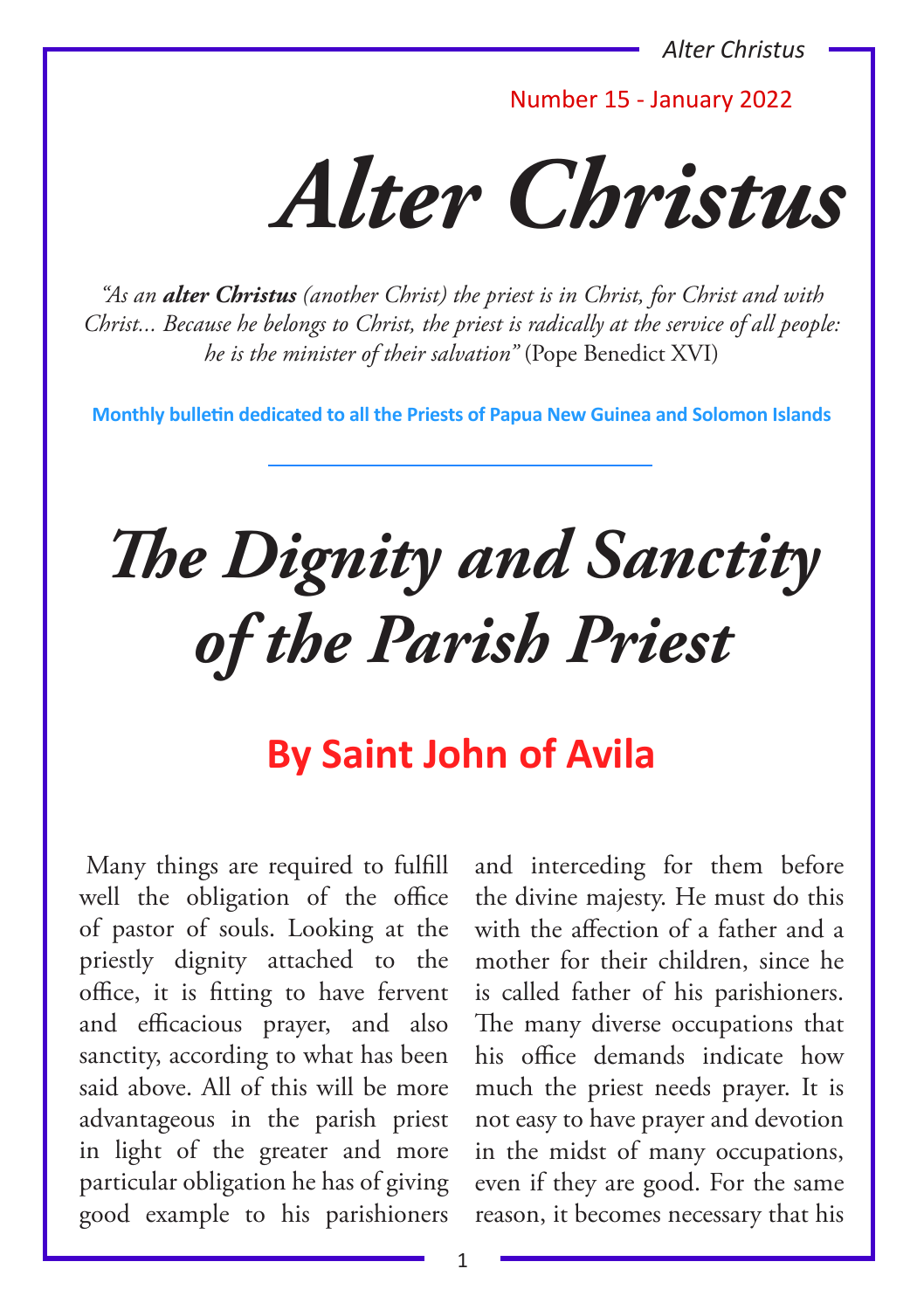sanctity be very firm. For there are in his office many occasionsfor losing sanctity, as reason and experience show. St. John Chrysostom ponders this, and St. Augustine is amazed that those in this office have any virtue left standing.

### **Sanctification in the Ministry**

Apart from the obligation he has to be a good priest and to keep watch over his own conscience, the parish priest also has the office of helping and teaching the souls of the faithful.

As St. Gregory says, this requires no less sanctity than to offer the holy sacrifice of the altar. Pondering this, St. Chrysostom remarks that the one entrusted with souls has been entrusted with the Mystical Body of Jesus Christ, so that he might care for it and strengthen it. He must make it beautiful with such virtues that it may be worthy of being called the body of such a head as Jesus Christ is. St. Paul says the same, in a sentence in these words: *For I have espoused you to one husband, that I may present you as a chaste virgin to Christ* (2 Cor

# **Saint John of Avila**

He was born in January 1499. After John's parents died and left him as their sole heir to a considerable fortune, he distributed his money to the poor. In 1527, he traveled to Seville, hoping to become a missionary in Mexico. The archbishop of that city persuaded him to stay and spread the faith in Andalusia. During nine years of work there, he developed a reputation as an engaging



preacher, a perceptive spiritual director, and a wise confessor.

Because John was not afraid to denounce vice in high places, he was investigated by the Inquisition but was cleared in 1533.

He was friends with Saints Francis Borgia, Ignatius of Loyola, John of God, John of the Cross, Peter of Alcantara, and Teresa of Avila. John's mystical writings have been translated into several languages.

He was beatified in 1894, canonized in 1970, and declared a doctor of the Church on October 7, 2012. St. John of Avila's liturgical feast is celebrated on May 10.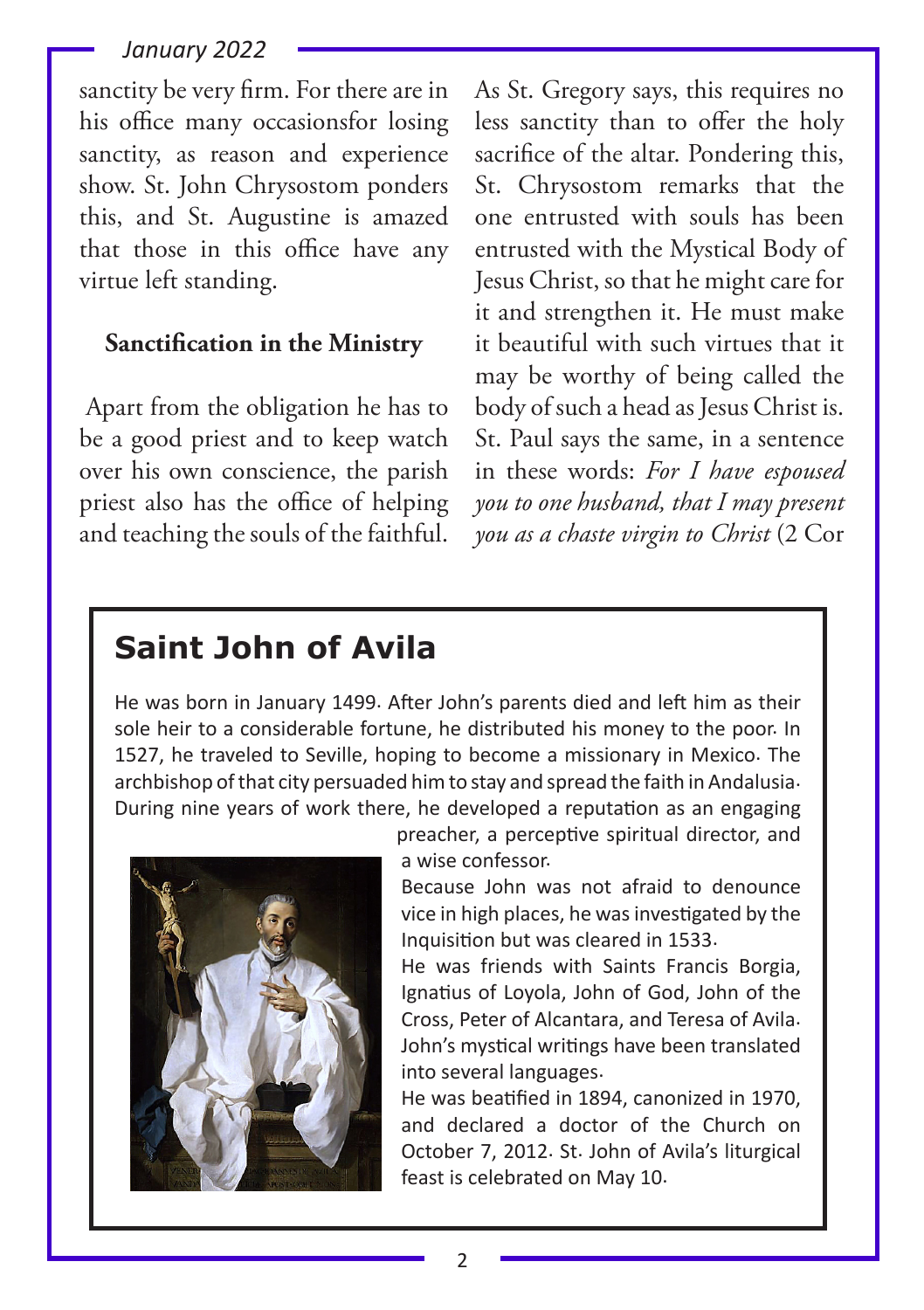#### *Alter Christus*

11:2). It is a great task for a man to be charged with teaching the spouse of such a great king, instructing her in customs that will give joy to the king. This is especially so, since she is weak in virtue, without much prudence, and not very obedient to her mentor.

Thus, the Lord commands the pastors of the rational sheep that they strengthen what is weak and heal what is sick, that they bind up what is broken and bring back the outcast, and that they seek the lost (cf Ez 34:4). For this, many and very good qualities are necessary. With reason did St. Gregory say that *the direction of souls is the art of arts.* 

Much prudence is needed to know how to take medicine to such diverse people and to give what is suitable to each one. A lot of patience is needed to suffer the importunities of sheep, both wise and unwise. May God give him, as He gave to Jeremiah, a face as strong as diamond and flint so that he may not be overcome

Many things are required to fulfill well the obligation of the office of pastor of souls. Looking at the priestly dignity attached to the office, it is fitting to have fervent and efficacious prayer, and also sanctity.

from their sins or reprimanded for them, and do not want priests to carry out their office. It is good to be like the prophet who says, *I am filled with the strength of the Lord, that I might declare to Jacob his sin* (Mi 3:8). Fortitude is very necessary for those who hold public offices, but rarely possessed, because there are few untouched, more or less, by the desire to please their friends and the fear of displeasing their enemies.

# **Preaching and Study**

The doctor must have knowledge of medicine in order to teach. What the pastor has to teach is the faith and

> In the beginning of the Church, it was the office of the deacon to catechize those who would become Christians, instructing them in the articles of the faith and purging them of the evil and worldly customs in which they had been raised as Gentiles.

Christian customs.

After they were baptized, it was

by the threats and evil deeds of those who do not want to be drawn away

the responsibility of the priest to enlighten them in the knowledge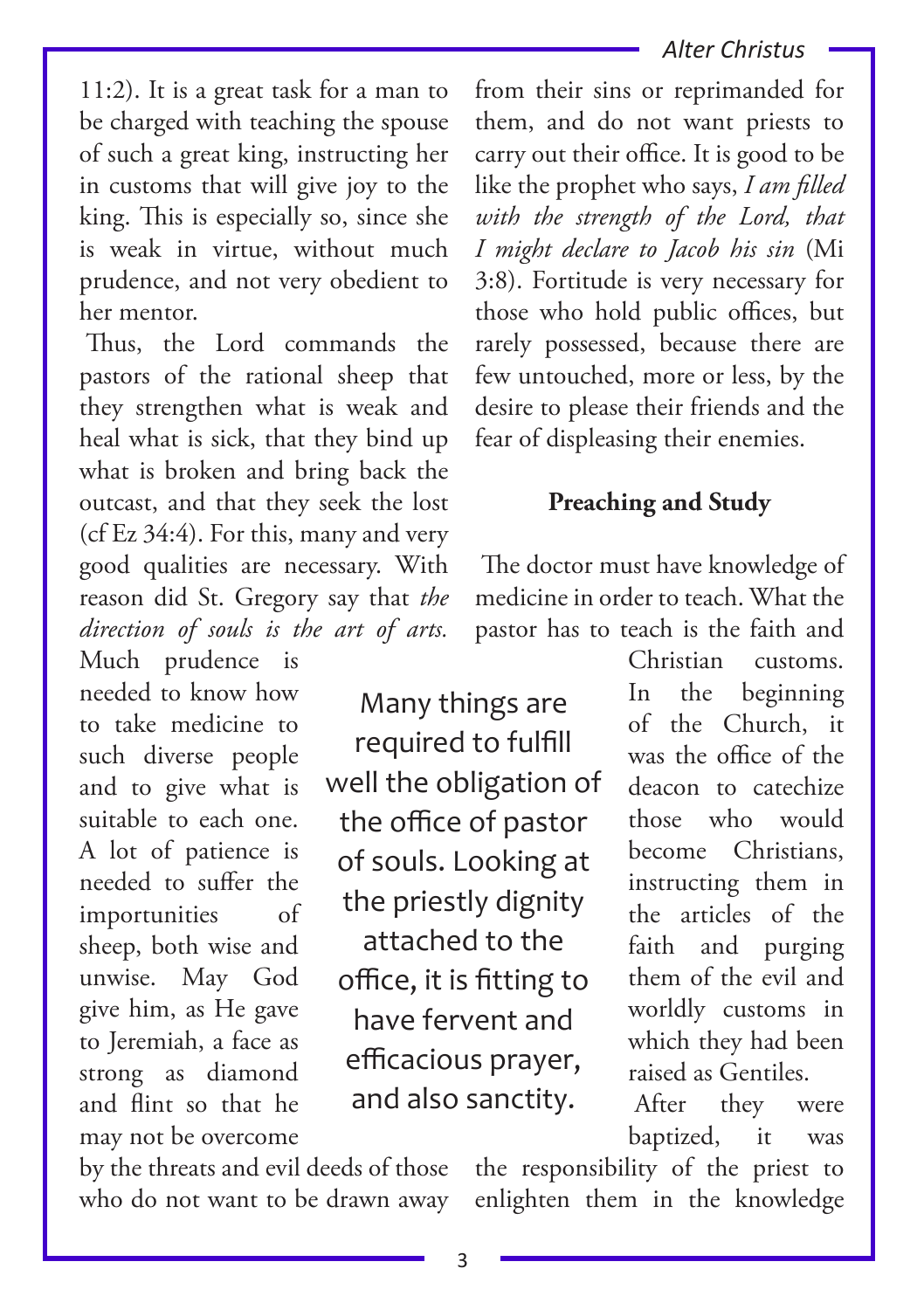of the holy sacraments, as St. Dionysius says, and to instruct them with wise admonitions for life, as Pope St. Clement said. But now that the office of deacons has ceasedq, it is the responsibility of the priest to teach the parishioners what they need to know to work for their salvation.In order that this be done fruitfully, the priest must be fairly learned in the law of God contained in His Sacred Scriptures, for in them is found what is useful for bringing about these effects. As St. Paul says,

*All Scripture, inspired by God, is profitable to teach, to reprove, to correct, to instruct in justice* (2 Tm 3:16). Thus, it is fitting that the parish priest should know Sacred Scripture—if not the difficult parts, then at least what is simple and straightforward.

The holy doctors were men enlightened by God and experienced in the care of spiritual infirmities. They have written many things useful for the diagnosis and healing of such infirmities, and many salutary prescriptions to preserve the health arrived at and to teach and persuade the people in the way of God. Therefore, itis good that

the priest be well read in the moral teaching of the saints. Without it, he will not understand the Scriptures with certainty.

He will also make many errors in the care of souls through not making use of the advice of the physicians God gave us.

#### **Orientation and Direction**

The priest is not only a physician and teacher; he is also a judge. To give sentences by which, in conformity

If there were good confessors, a large part of the road toward reform of the Church would be covered. Sooner or later, all the faithful go to confession.

with God's will, he opens and closes the kingdom to those in his charge, it is suitable for him also to have knowledge of particular things of conscience, treated in Councils, Canon Law, and summaries by men learned in this field. To fulfill

his obligations well, much favor from the Lord is necessary and much diligence on the part of the curate. For, as the saints say, the same conditions that the Apostle demands of one who would be a good bishop, are demanded of one who would perform well the office of pastor, even if not with the same degree of perfection.

4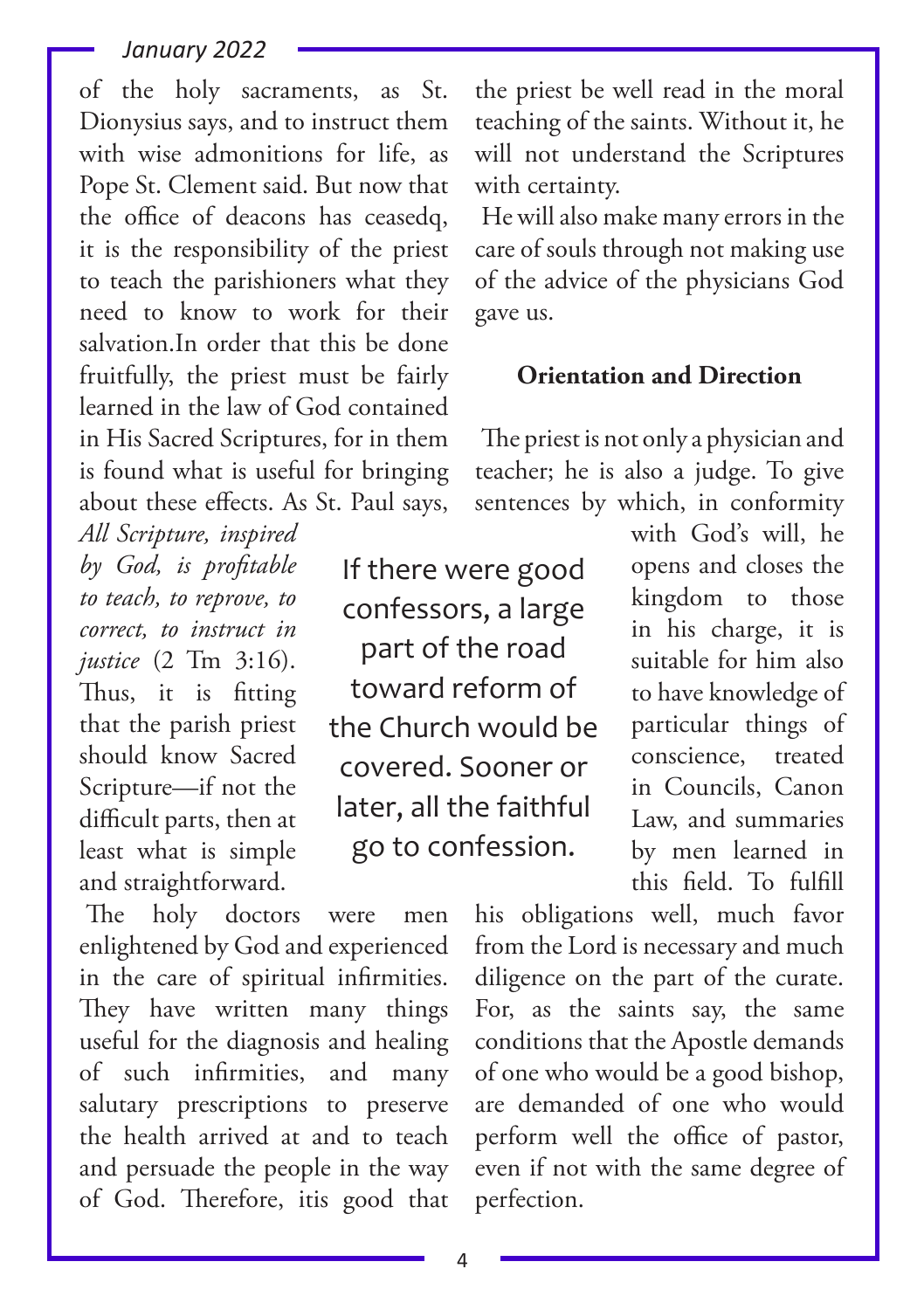The office of watchman is also suitable for the priest, and for this reason, St. Paul called the priests of Ephesus bishops (cf Acts 20:28; 1 Tm 3; Ti 1:5f). They are also called pastors, and against them are directed the threats of the Lord against the shepherds who do not do what they should. Particularly, the apostle St. Peter speaks to them saying, *Let the elders who are among you...*  (Acts 20:17, 28; cf Eph 4:11); or, according to the Greek, *presbyteros*, etc. In part, these run a greater risk than the bishops themselves do, because they have closer dealings with persons of different kinds. The closer the relationships are, the more vehement are the dangers they cause. For this reason, the priest has to be very mature in every virtue. This is especially so in the use of the holy sacrament of penance, for which he needs much prudence, charity, chastity, efficacy in word and fervent prayer. Above all, it is good for the priest to have true love for our Lord Jesus Christ. This love will cause the priest to have zeal so fervent that it will consume his heart with pain that God is offended**.** He will try to remove such offenses, so that God may be as honored and reverenced exteriorly in divine worship as interiorly in his heart. Toward God he has the

## *Alter Christus*

heart of a faithful son, and toward his parishioners,the heart of a true father and a true mother. Christian priests should be such that they do not need someone else to watch out for their souls because, as St. Gregory says, *Those for whom help from others is still necessary, are not to be promoted to the position of helping others.*

# **The Ministry of Confession**

The ministry of physician of souls, which is incumbent upon the priest, is very close to that of confessors, even if they are not parish priests. This ministry must be carried out well. It is so important for the good of the Church, for if there were good confessors, a large part of the road toward reform of the Church would be covered. Sooner or later, all the faithful go to confession. If they should fall into the hands of ministers who have the art of treating souls and zeal for their salvation, it is certain that the Christian people would walk at a very different pace than they are now walking.

The qualities the confessor must have, whether he is a parish priest or not, are set forth in the Clementine *Dudum de sepulturis* in these words: *Let them take care to choose persons*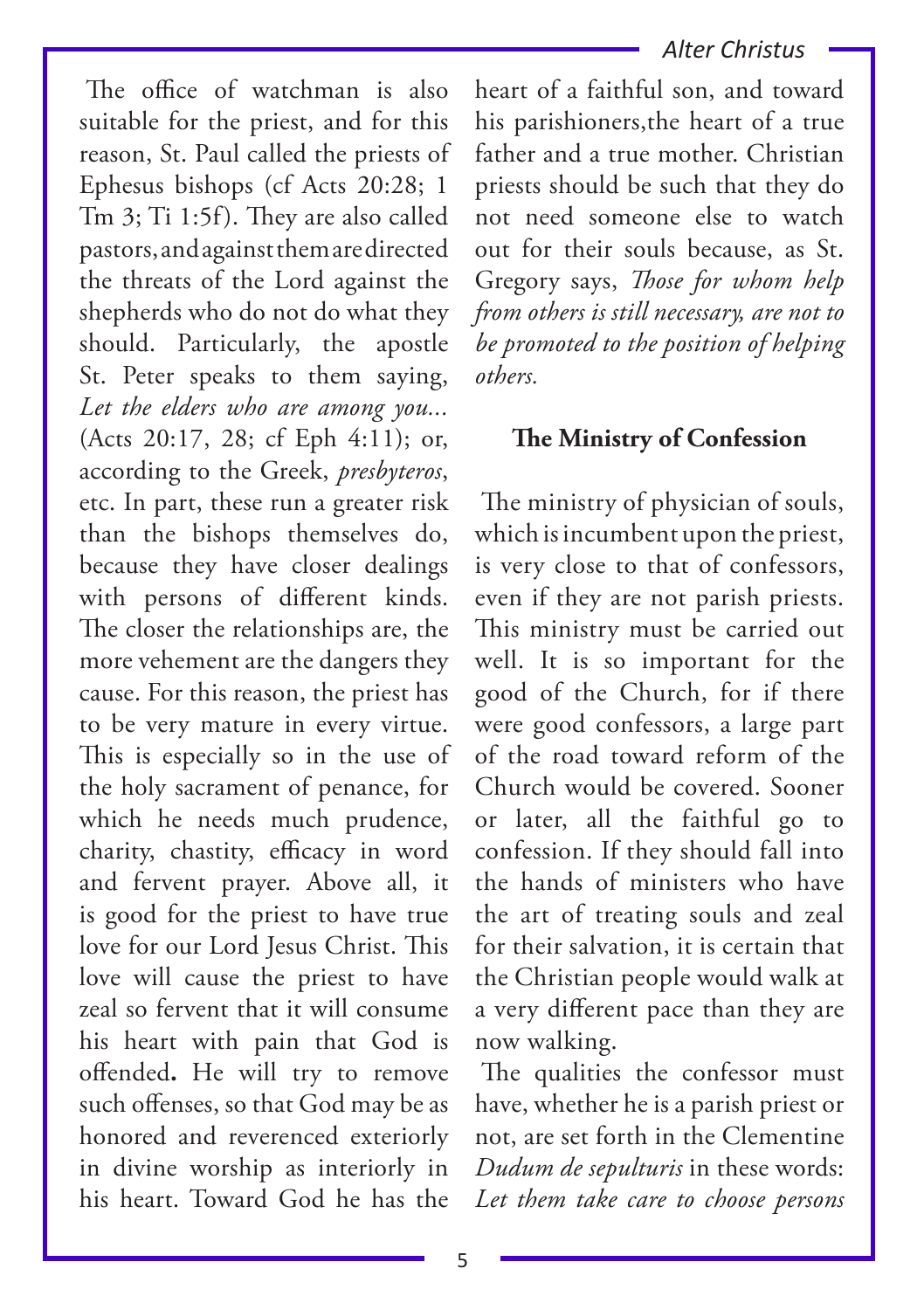*who are able, suitable, of proven character, discreet, modest, and skillful to carry out such a salutary ministry and office.* In this holy sacrament,

not only are infirm souls cured, but the dead are raised. As St. Bernard says, *The revival of the soul is a great sacrament*. Many times it turns out to be quite difficult to place the penitent in a reasonable disposition, so that he may be ready for the fruit of sacramental absolution. Therefore, the confessor needs much prudence,

patience, and above all, charity, which make him groan and pray to the Lord and do penance, so that through his ministry he may give light and grace to his penitent. To carry out this office well, the Clementine decretal very justly requires the conditions already mentioned, and none of them is excessive.

# **Renewal**

A comparison of the conditions required for good use of the ministry of parish priests and confessors,

with the conditions of those who now exercise these ministries, causes deep sorrow. Amazingly, there may be someone who has them all. But

Therefore, the confessor needs much prudence, patience, and above all, charity, which make him groan and pray to the Lord and do penance, so that through his ministry he may give light and grace to his penitent.

many lack most of them, and others lack all of them. The good life required to exercise this ministry has been so lacking that it has been necessary to bring to the Inquisition things that happen between confessors and penitents. This has not been without cause. For experience has shown that such a crowd of people

goes to bring charges about this to the judges of the faith, as usually are found at a great solemnity or great jubilee in a land of devout people. The judges have been informed of very ugly things, unworthy of being mentioned, and sufficient to provoke the wrath of God and to punish His people with severe blows. From this, it is possible to deduce the grave errors and intolerable havoc that such ministers have caused in souls, and the less they come forth to exterior judgment, so that they can be cured, the more dangerous they are.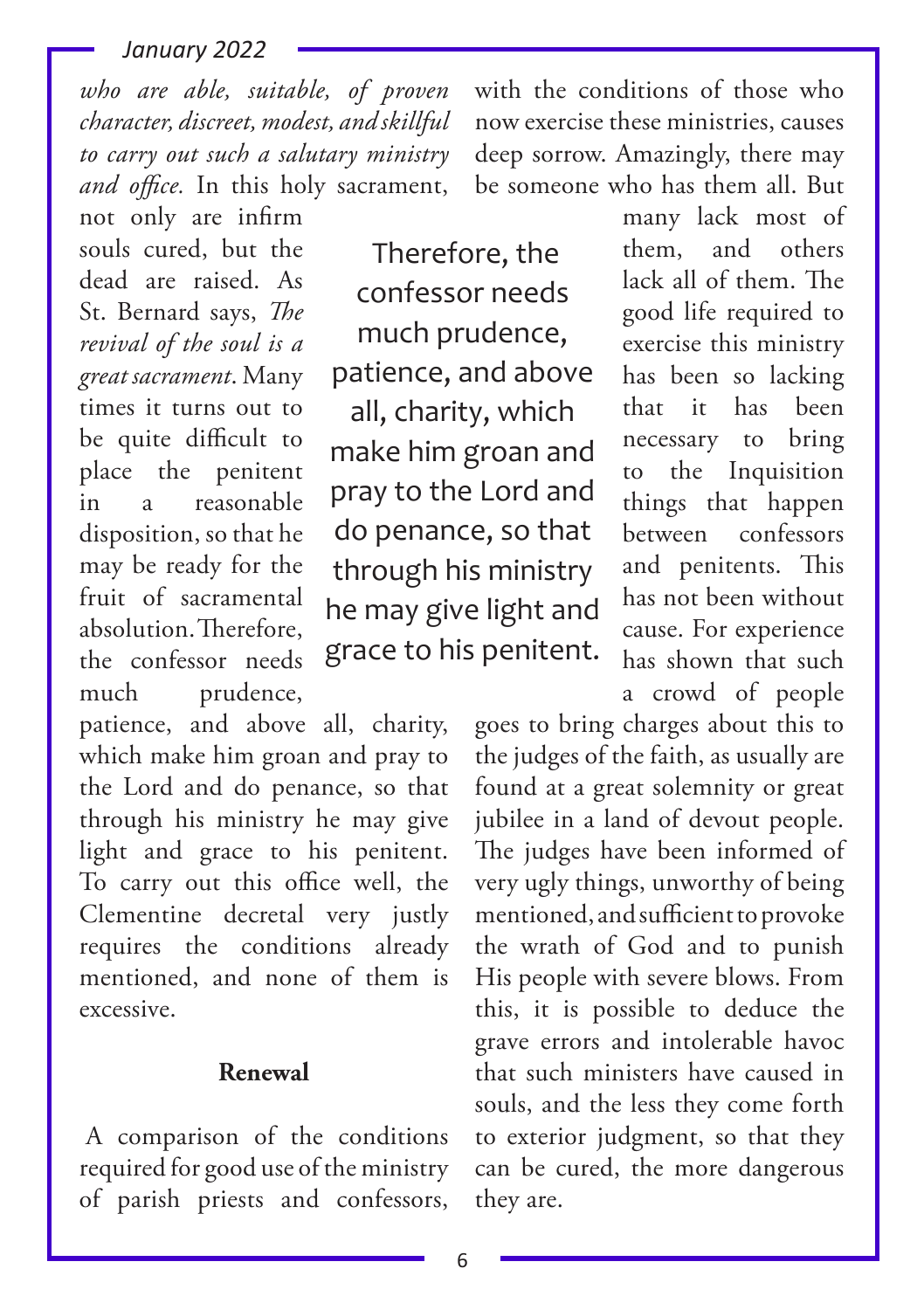*Alter Christus*



 $\lambda$ ithdraw your heart from the world before God takes your body from it."

- St. John of Avila



# **The Root of the Evil**

If we consider the knowledge that these ministers are supposed to have, we have to say that there is none, as can be seen even by the blind. The prelates see this very thing. But if someone asks why they consent to such ministers, they respond, "You give us better ones and we will take them. We do not have others; we take the least bad ones of those we find." It appears as if the prelates have no obligation to educate good ministers (concerning which we will speak of later), and things being as they are, it is no wonder that we have the ministers we have. They have no formation and education and no preparation to attain virtue.

With the same freedom as they lived before they were ordained, they live after they are ordained. Where are they going to be taught cases of conscience and of moral conscience? There is no instructionin such things in the seven or more universities in the kingdoms of Castile. For this purpose, it is of little benefit that they instruct in Theology and Canon Law, for those who exercise the offices of parish priest and confessor are unwilling to undertake such long studies. Many lack the possibility of maintaining themselves in these universities, and if someone does have the means, he does not want to undertake the labors. If he does want to undertake the labors and comes out [of the university], he seeks to fly